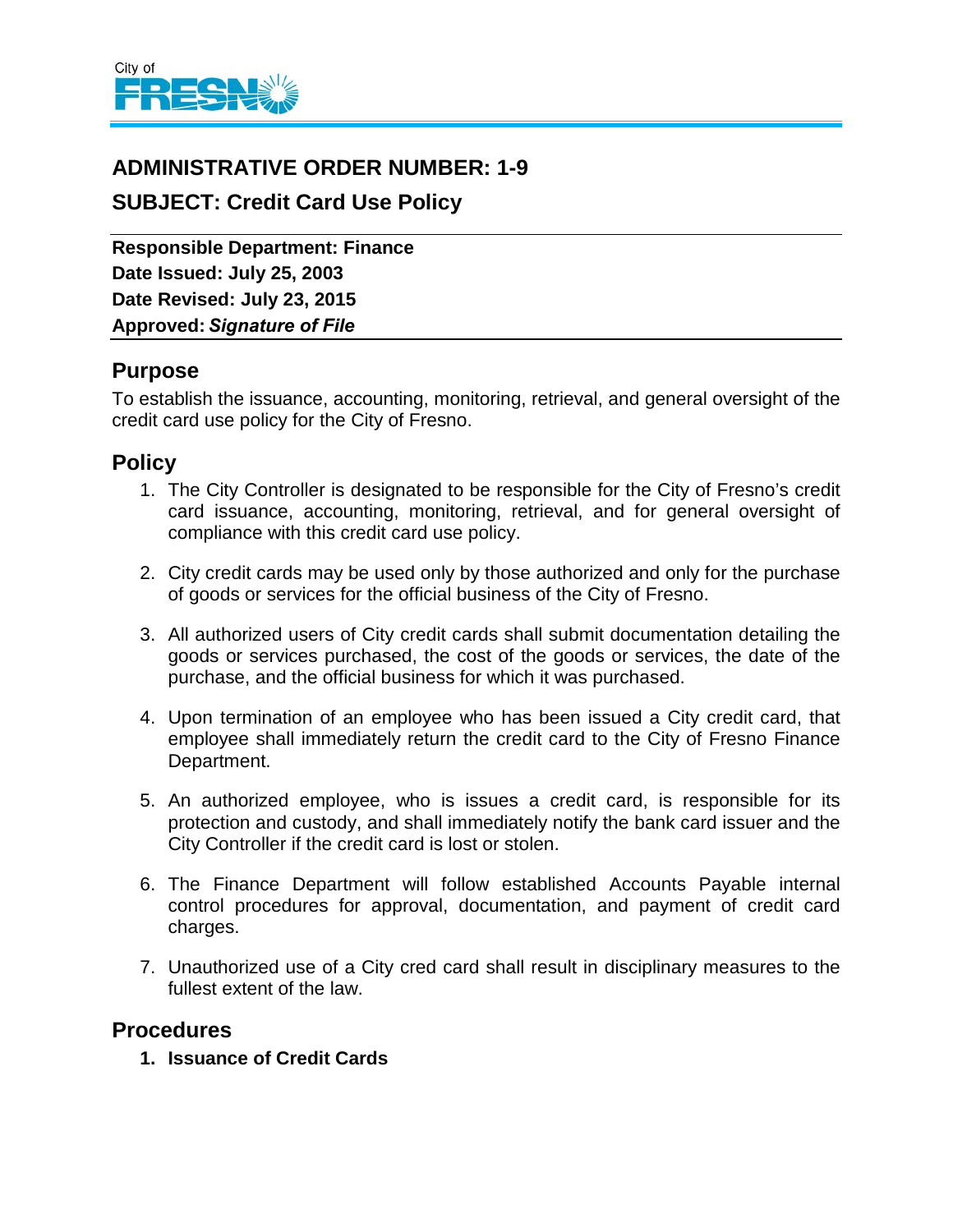Administrative Order 1-9 July 23, 2015 Page 2 of 4

- a. Credit cards will be issued to the Mayor, City Manager, Assistant City Managers, Department Directors, and all others approved by the Controller. The cards will be issued to individuals, in the name of the individual; there will be no departmental cards with the exception of the Police Department. Only one card will be issued in an individual's name. Cards are nontransferable.
- b. The authorized credit limit of all credit cards issued by the City of Fresno shall not exceed \$5,000, with the exception of the City Manager, who has an authorized credit limit of \$10,000. Exceptions up to \$20,000 may be made with Controller approval. Exceptions above \$20,000 may be made with City Manager approval.

#### **2. Card Use**

- a. The credit card shall be used for the purchase of goods and services that are for the official business of the City of Fresno when normal Accounts Payable procedures cannot be utilized, e.g., fuel purchases, travel-related expenses, conference registration fees, etc. (see Administrative Order 1-4, "Expenses on City Business"). Misuse of the card will subject the card holder to disciplinary action in accordance with City policies and procedures relating to disciplinary action and termination for cause.
- b. Purchases made via the credit card must comply with the City's purchasing and expenditure policies. The card in no way changes such policies.
- c. Anyone issues a City of Fresno credit card shall sign a Credit Card User Agreement, thereby agreeing to abide by adopted City credit card policies and procedures. The card holder is responsible for assuring that all credit card charges are accurate and consistent with policy guidelines.
- d. All rewards earned from purchases made for City business on City issued credit cards will be the property of the City and may only be redeemed for City business needs.

#### **3. Card Holder Responsibilities**

- a. The card holder must:
	- (i) Ensure the card is used only for legitimate business purposes.
	- (ii) Maintain the card in a secure location at all times.
	- (iii) Not allow other individuals to use the card.
	- (iv) Adhere to City purchase limits and restrictions.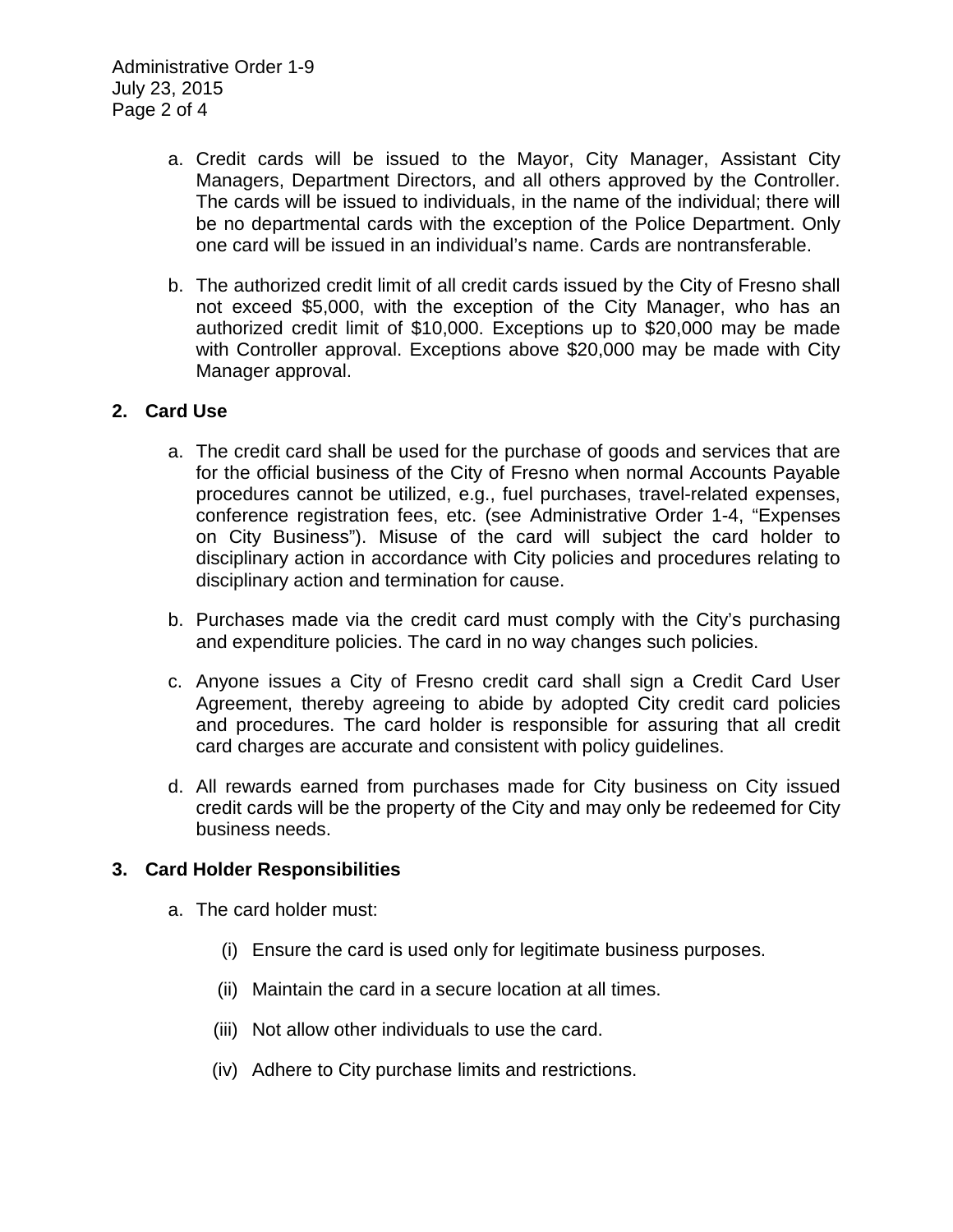- (v) Obtain all sales slips, register receipts, and/or credit card slips and provide same to the Finance Department for reconciliation and approval of transactions.
- (vi) Attempt to resolve disputes related to billing errors with the vendor directly or in conjunction with the Finance Department.
- (vii) Ensure that the appropriate credit is issued for disputed items or billing errors on a subsequent credit card statement.
- (viii) Immediately report a lost or stolen card to the card issuer and notify the Finance Department of the lost or stolen card at the first opportunity during business hours.
- (ix) Return the card to the Finance Department upon terminating employment with the City.

### **4. Card Holder Liability**

The credit card is a corporate charge card that will not affect the card holder's personal credit; however, it is the card holder's responsibility to ensure that the card is used within stated guidelines, policies, and procedures of the City. Failure to comply with program guidelines may result in the permanent revocation of the card, charge-back of an improper or unsupported transaction to the card holder for reimbursement to the City, notification of the situation to management, and further disciplinary measures, which may include termination.

#### **5. Card Holder Termination or Card Cancellation**

- a. The City is required to close an account if a card holder:
	- (i) Terminates City employment; or
	- (ii) Moves to a new position in which a credit card is not required.
- b. The City reserves the right to cancel a credit card for any of the following reasons:
	- (i) The card is used for personal or unauthorized purposes;
	- (ii) The card is used to purchase any material or service that violates policy, law, or regulation pertaining to the City;
	- (iii) The card holder allows the card to be used by another individual;
	- (iv) The card holder fails to provide the required receipts and supporting documentation; or